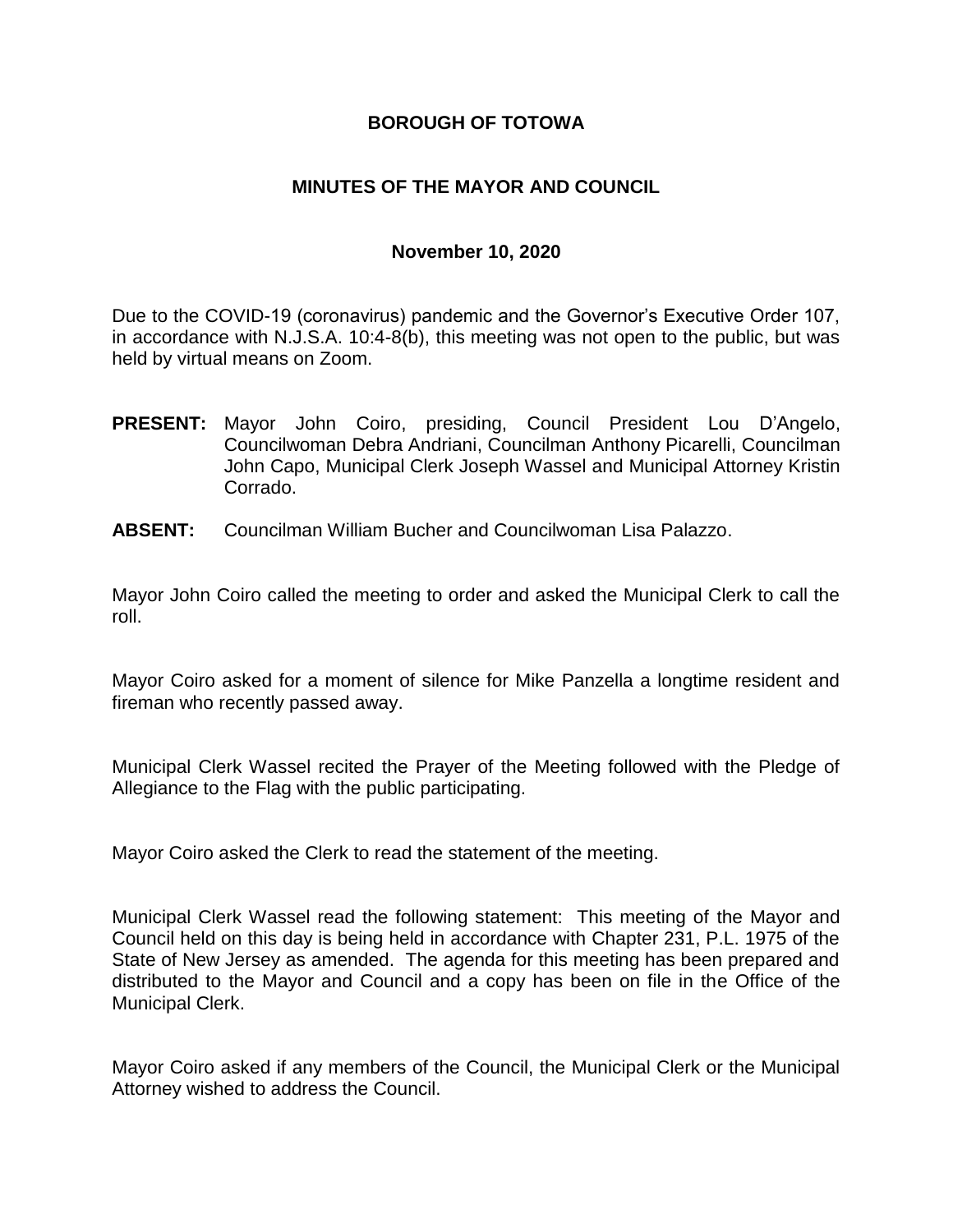Mayor Coiro: Congratulated Councilwoman Andriani and Councilman Bucher on their re-election to the Council and said that he looked forward to continue working together.

### CITIZENS HEARD:

There were no citizens who wished to be heard and Mayor Coiro announced that we have not received any emailed questions pertaining to the public portion of the meeting through 7:30 p.m.

There was a motion by Councilman D'Angelo, seconded by Councilwoman Andriani to approve the Minutes of the Mayor and Council for the meeting of October 27, 2020. On roll call vote, all members of the Council present voted in the affirmative.

### COMMITTEE ON FINANCE:

There was a motion by Councilman Picarelli, seconded by Councilman D'Angelo to approve Resolution No. 2020-23 for the payment of bills. On roll call vote, all members of the Council present voted in the affirmative.

There was a motion by Councilman Picarelli, seconded by Councilman D'Angelo to acknowledge receipt and discussion of the 2020 Municipal Best Practices Inventory. Municipal Clerk Wassel announced that we scored a 20.50 and a score of 16 + results in no aid being withheld from the municipality. The Worksheet was certified by Chief Administrative Officer/Municipal Clerk Joseph Wassel (C-0791) and Chief Financial Officer Lisa Nash (N-931). On roll call vote, all members of the Council present voted in the affirmative.

There was a motion by Councilman Picarelli, seconded by Councilman D'Angelo to authorize the Borough Attorney and Borough Clerk to prepare the specifications and advertise for the receipt of bids for Collection and Transportation of Recyclable Materials and Collection and Transportation of Vegetative Waste Recycling. On roll call vote, all members of the Council present voted in the affirmative.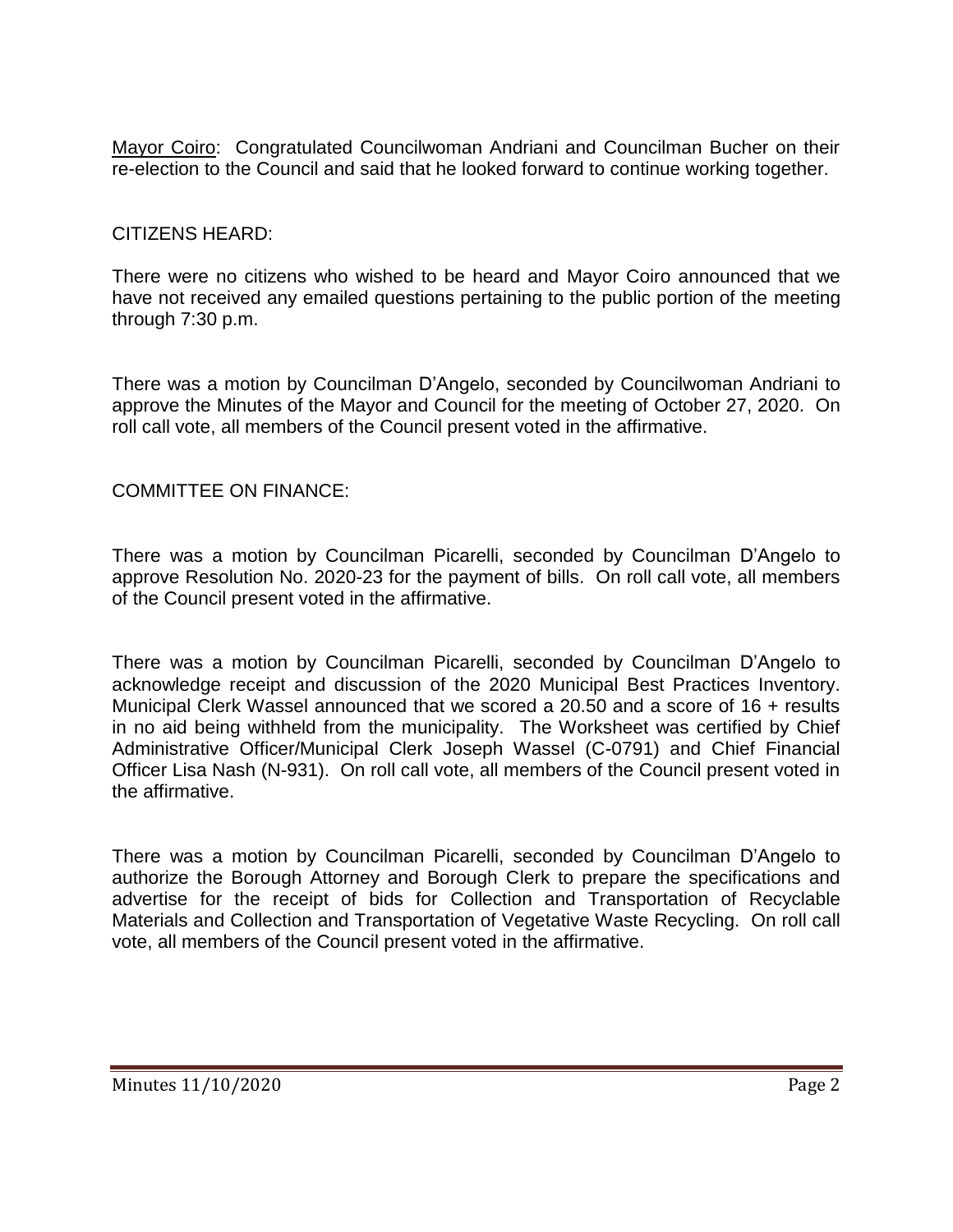COMMITTEE ON PUBLIC SAFETY:

There was a motion by Councilman D'Angelo, seconded by Councilman Capo to approve payment of the Fire Department Clothing Allowance for 2020. On roll call vote, all members of the Council present voted in the affirmative.

There was a motion by Councilman D'Angelo, seconded by Councilman Capo to approve the fireman's application, the purchase of fireman's equipment and authorize a fireman's physical for John P. Bateman for Fire Rescue. On roll call vote, all members of the Council present voted in the affirmative.

There was a motion by Councilman D'Angelo, seconded by Councilman Capo to adopt the following Resolution Of The Mayor And Council Of The Borough Of Totowa Authorizing The Adoption Of The 2020 Passaic County, New Jersey Hazard Mitigation Plan Update. On roll call vote, all members of the Council present voted in the affirmative.

## RESOLUTION NO. 121-2020

#### RESOLUTION OF THE MAYOR AND COUNCIL OF THE BOROUGH OF TOTOWA AUTHORIZING THE ADOPTION OF THE 2020 PASSAIC COUNTY, NEW JERSEY HAZARD MITIGATION PLAN UPDATE

WHEREAS, all jurisdictions within Passaic County have exposure to hazards that increase the risk to life, property, environment and the County and local economy; and

WHEREAS, pro-active mitigation of known hazards before a disaster event can reduce or eliminate long-term risk to life and property; and

WHEREAS, The Disaster Mitigation Act of 2000 (Public Law 106-390) established new requirements for pre and post disaster hazard mitigation programs; and

WHEREAS, a coalition of Passaic County municipalities with like planning objectives has been formed to pool resources and create consistent mitigation strategies within Passaic County; and

WHEREAS, the coalition has completed a planning process that engages the public, assesses the risk and vulnerability to the impacts of natural hazards, develops a mitigation strategy consistent with a set of uniform goals and objectives, and creates a plan for implementing, evaluating and revising this strategy.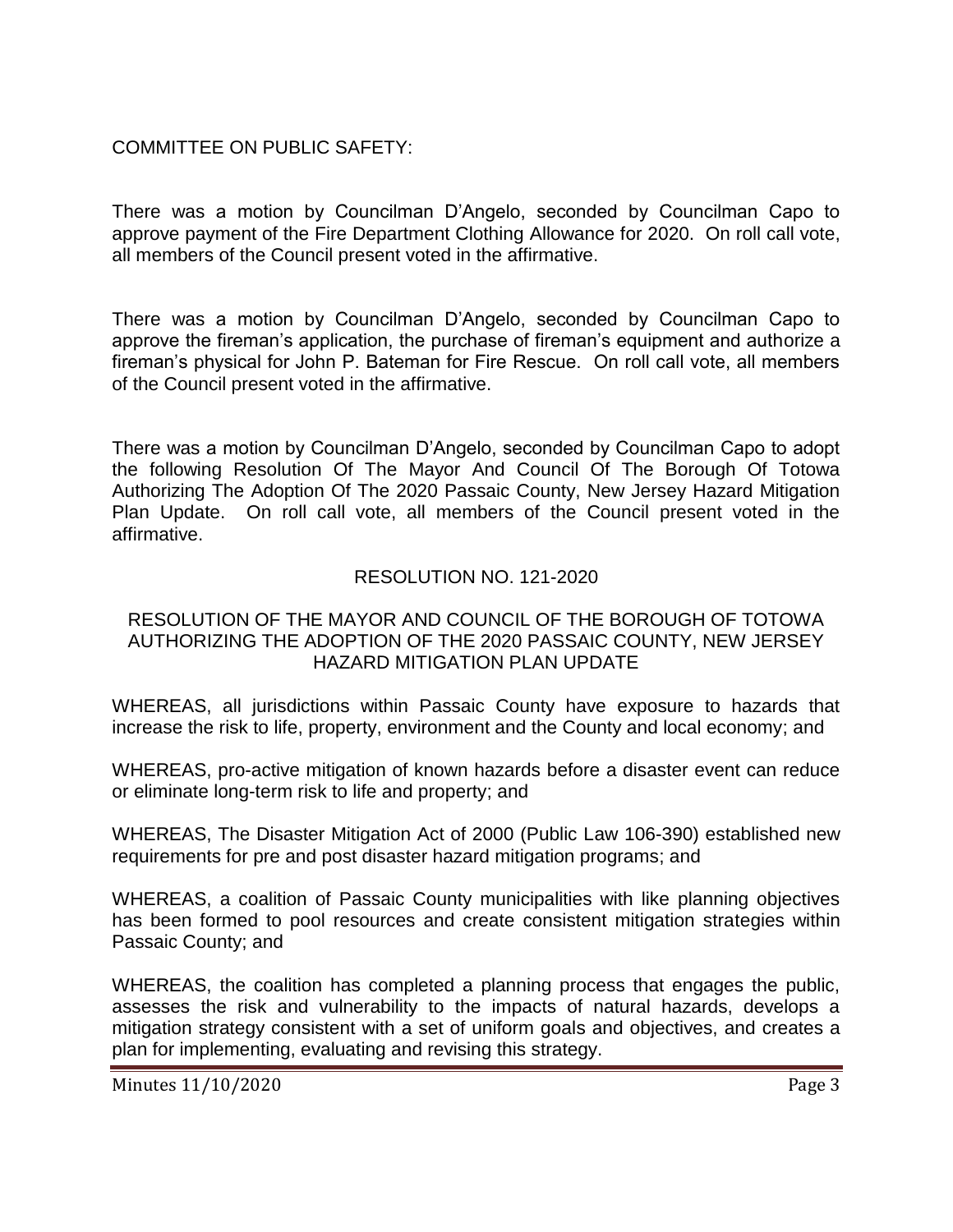NOW, THEREFORE, BE IT RESOLVED, that the Mayor and Council of the Borough of Totowa do hereby authorize and adopt the following actions:

1. Adopts in its entirety, the 2020 Passaic County Hazard Mitigation Plan Update (the "Plan") as the jurisdiction's Hazard Mitigation Plan and resolves to execute the actions identified in the Plan that pertain to this jurisdiction.

2. Will use the adopted and approved portions of the Plan to guide pre- and post- disaster mitigation of the hazards identified.

3. Will coordinate the strategies identified in the Plan with other planning programs and mechanisms under its jurisdictional authority.

4. Will continue its support of the Mitigation Planning Committee as described within the Plan.

5. Will help to promote and support the mitigation successes of all participants in this Plan.

6. Will incorporate mitigation planning as an integral component of government and partner operations.

7. Will provide an update of the Plan in conjunction with the County no less than every five years.

COMMITTEE ON PUBLIC WORKS:

There was a motion by Councilman Picarelli, seconded by Councilman D'Angelo to approve Payment Estimate No. 1 in the amount of \$126,532.70 to AJM Contractors, Inc. for the 2018 Road Program. On roll call vote, all members of the Council present voted in the affirmative.

COMMITTEE ON ENGINEERING & PUBLIC PROPERTY:

There was a motion by Councilman Capo, seconded by Councilwoman Andriani to adopt the following Resolution Authorizing The Vacation Of Sherwood Avenue. On roll call vote, all members of the Council present voted in the affirmative.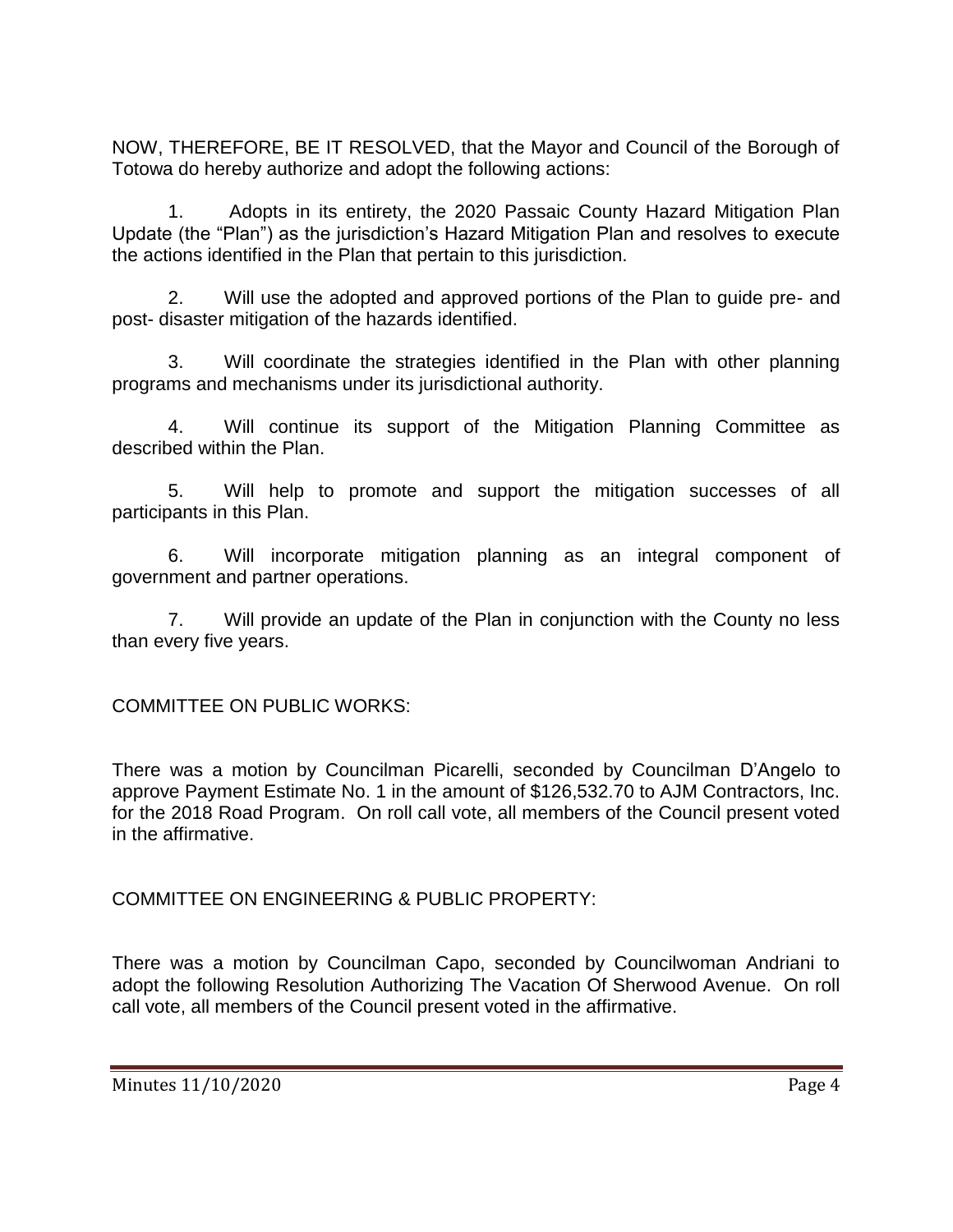## RESOLUTION NO. 122-2020

## RESOLUTION AUTHORIZING THE VACATION OF SHERWOOD AVENUE

WHEREAS, Fortress Holdings, LLC, had filed an application with the Borough of Totowa Board of Adjustment for the development of property identified on the official Tax Map of the Borough of Totowa as Block 6, Lots 2, 4 and 12 and located at 555 Preakness Avenue, Totowa, New Jersey; and

WHEREAS, the applicant is proposing construction of a restaurant/catering facility in the I-3 Restricted Industry Zone ("I-3 Zone"); and

WHEREAS, on June 10, 2015, the Zoning Board of Adjustment of the Borough of Totowa granted Fortress Holdings, LLC site plan approval, use variance approval for a restaurant/catering facility, height variance, ancillary "c" or bulk variance relief and design waivers to permit improvements to the building; and

WHEREAS, on February 9, 2016, the Zoning Board of Adjustment of the Borough of Totowa granted Fortress Holdings, LLC amended site plan approval for a restaurant/catering facility, ancillary "c" or bulk variance relief and design waivers; and

WHEREAS, on February 13, 2019, the Zoning Board of Adjustment of the Borough of Totowa granted Fortress Holdings, LLC amended site plan approval for a restaurant/catering facility, ancillary "c" or bulk variance relief regarding the height for rooftop height, building height, number and sign area for freestanding/monument signs and sign area of building mounted sign and design waiver relief relative to retaining wall height, parking in gravel and driveway width; and

WHEREAS, by letter dated October 7, 2020, the attorney for Fortress Holdings, LLC has advised that the applicant anticipates filing applications with the Zoning Board of the Borough of Totowa and Passaic County Planning Board for a use variance and preliminary and final major site plan approval; and

WHEREAS, as part of these applications, Fortress Holdings, LLC is requesting that the Mayor and Council of the Borough of Totowa consider the vacation of an unimproved Sherwood Avenue right-of way which is adjacent to 555 Preakness Avenue up to its center point within the boundaries of Totowa; and

WHEREAS, the intended use of this property is to create a new parking lot for 555 Preakness Avenue; and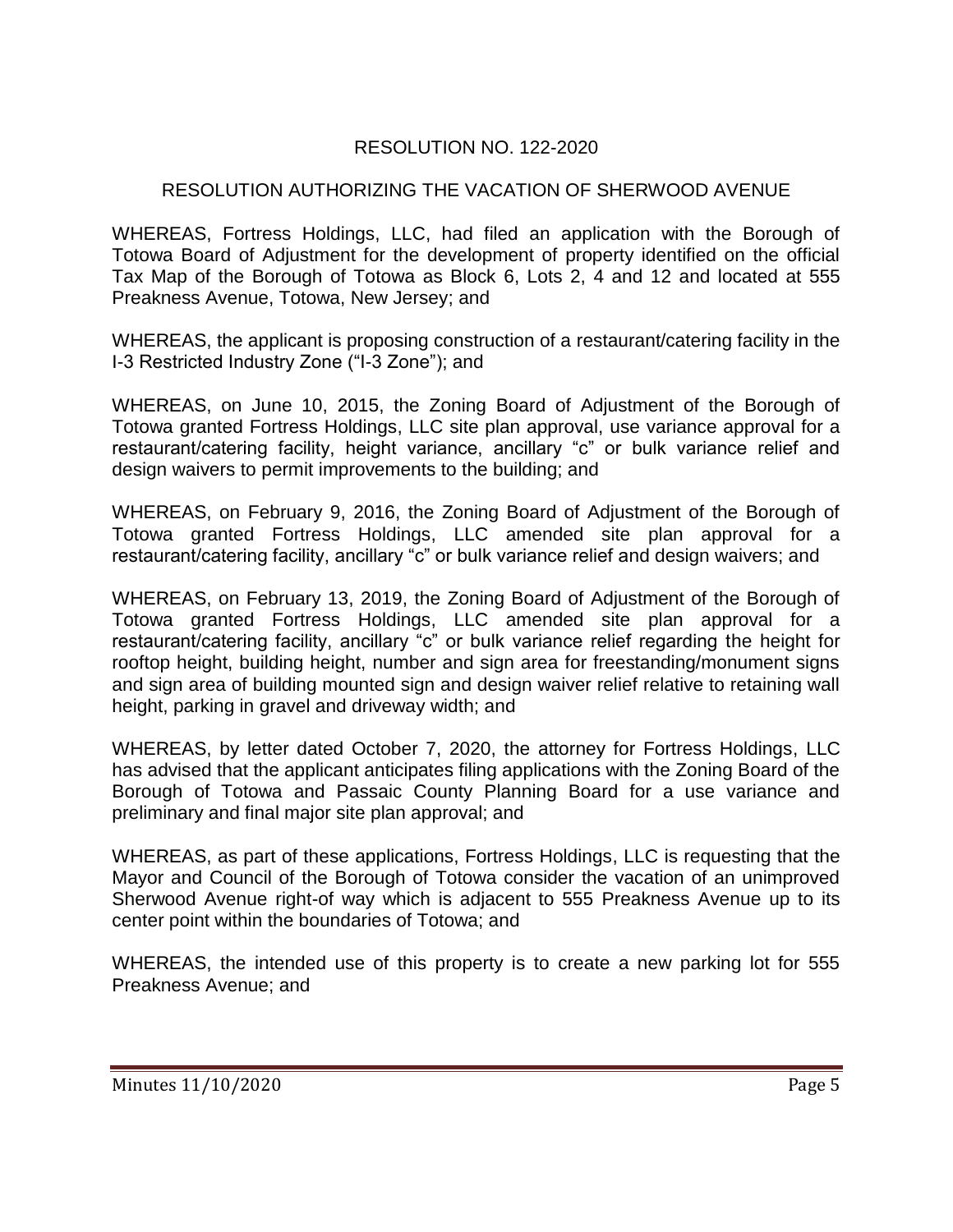WHEREAS, the Mayor and Council of the Borough of Totowa have referred the vacation request to the Borough of Totowa Municipal Engineer for a preliminary review; and

WHEREAS, the Engineer has completed a preliminary review of the request to vacate Sherwood Avenue and has made the following comments and/or recommendations:

- 1 The Totowa portion of Sherwood Avenue is not improved. It is currently vegetated and slopes steeply downward from Preakness Avenue to the Totowa/Paterson border, approximately 100 feet away.
- 2. He has reviewed the request with Borough of Totowa Department of Public Works Superintendent who indicates there are no existing or planned utilities within this section of the right-of-way.

WHEREAS, the Mayor and Council of the Borough of Totowa have made an initial determination that the existing unimproved right-of-way does not appear to provide a benefit to the Borough of Totowa from a planning or engineering perspective.

NOW, THEREFORE, BE IT RESOLVED, that the Mayor and Council of the Borough of Totowa do hereby consent to and authorize the vacation of the unimproved Sherwood Avenue right-of-way subject to the following conditions:

1. The Mayor and Council of the Borough of Totowa shall refer the vacation request to the Borough of Totowa Municipal Engineer for a more thorough and final review.

2. The consent by the Mayor and Council of the Borough of Totowa to vacate the unimproved Sherwood Avenue right-of-way will not obligate the Borough of Totowa Board of Adjustment to approve the requested preliminary and final major site plan approval and requested variances for the proposed use of the consolidated property by Fortress Holdings, LLC.

3. The vacation of the unimproved Sherwood Avenue right-of-way is contingent upon preliminary and final major site plan approval being granted to Fortress Holdings, LLC by the Borough of Totowa Board of Adjustment for the proposed use of the consolidated property.

4. All recommendations made by the Borough of Totowa Municipal Engineer as referenced above must be complied with as well as any future recommendations made by the Engineer as part of the preliminary and final major site plan review and approval process.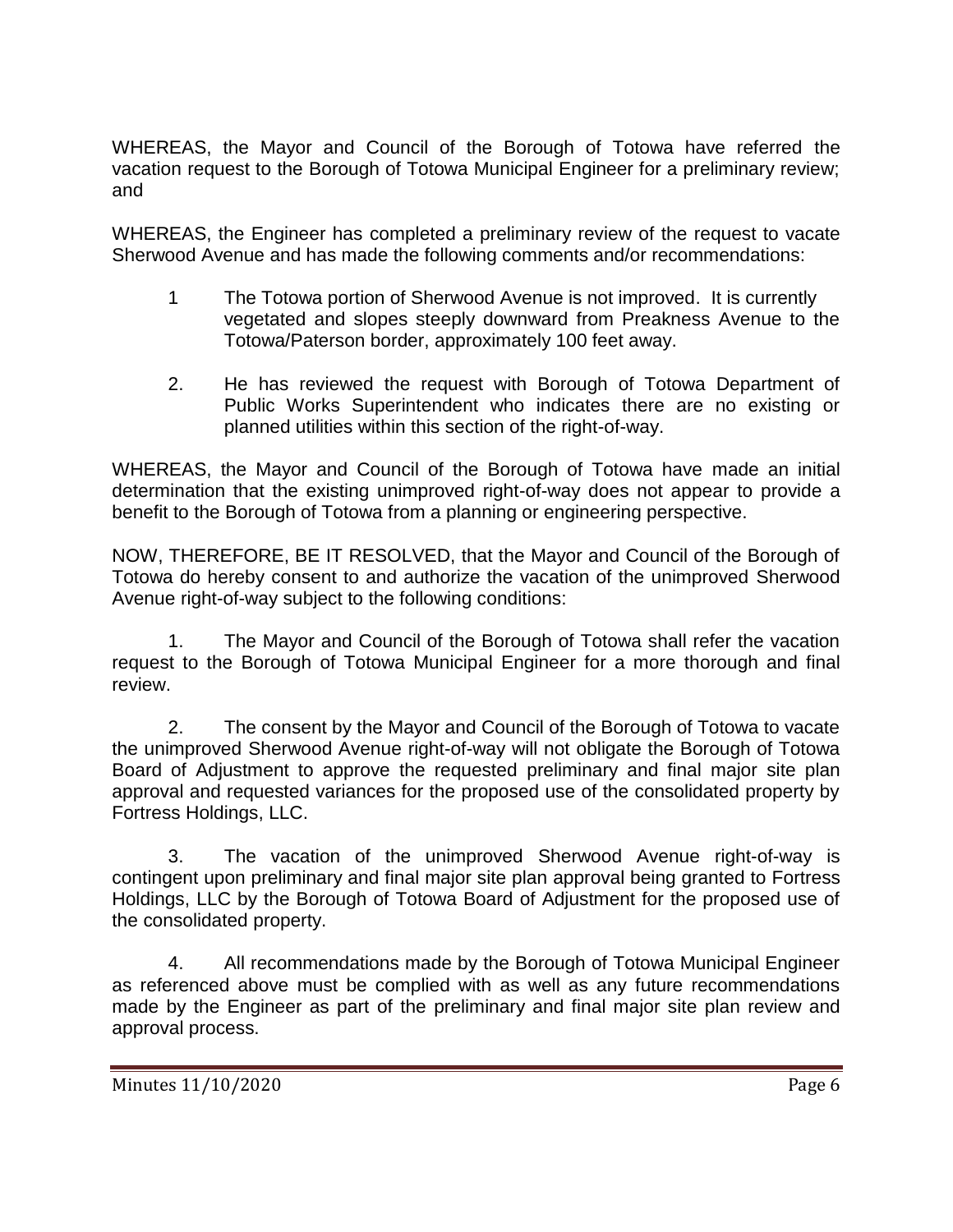5. All costs incurred to vacate the right-of-way and consolidate the remaining parcels must be borne by the applicant, Fortress Holdings, LLC including the posting of adequate escrow funds to cover the Borough of Totowa's costs related to the review of the various required documents by the Borough of Totowa Municipal Engineer and Municipal Attorney.

6. The Municipal Clerk is authorized to forward a Letter of Consent to the Borough of Totowa Board of Adjustment advising that the Mayor and Council of the Borough of Totowa authorize the vacation of the unimproved Sherwood Avenue right-ofway.

BE IT FURTHER RESOLVED, that the Municipal Council of the Borough of Totowa does hereby authorize the Mayor and Municipal Clerk to execute any and all necessary instruments relating thereto.

BE IT FURTHER RESOLVED, that a copy of the duly adopted Ordinance Vacating Sherwood Avenue and all documents related to the consolidation of the individual parcels of land shall be recorded in the office of the Passaic County Clerk.

COMMITTEE ON LIAISON & INSPECTION:

There was no report.

COMMITTEE ON LEGISLATION & ORDINANCES:

There was a motion by Councilman Picarelli, seconded by Councilwoman Andriani to adopt the following Resolution Authorizing Special ABC Petition To Extend Licensed Premises Permits During The COVID-19 Crisis. On roll call vote, all members of the Council present voted in the affirmative.

# RESOLUTION NO. 123-2020

## RESOLUTION AUTHORIZING SPECIAL ABC PETITION TO EXTEND LICENSED PREMISES PERMITS DURING THE COVID-19 CRISIS

WHEREAS, SARS-CoV-2 is the virus that causes Coronavirus Disease 19 ("Covid-19"), a contagious and at times fatal, respiratory disease; and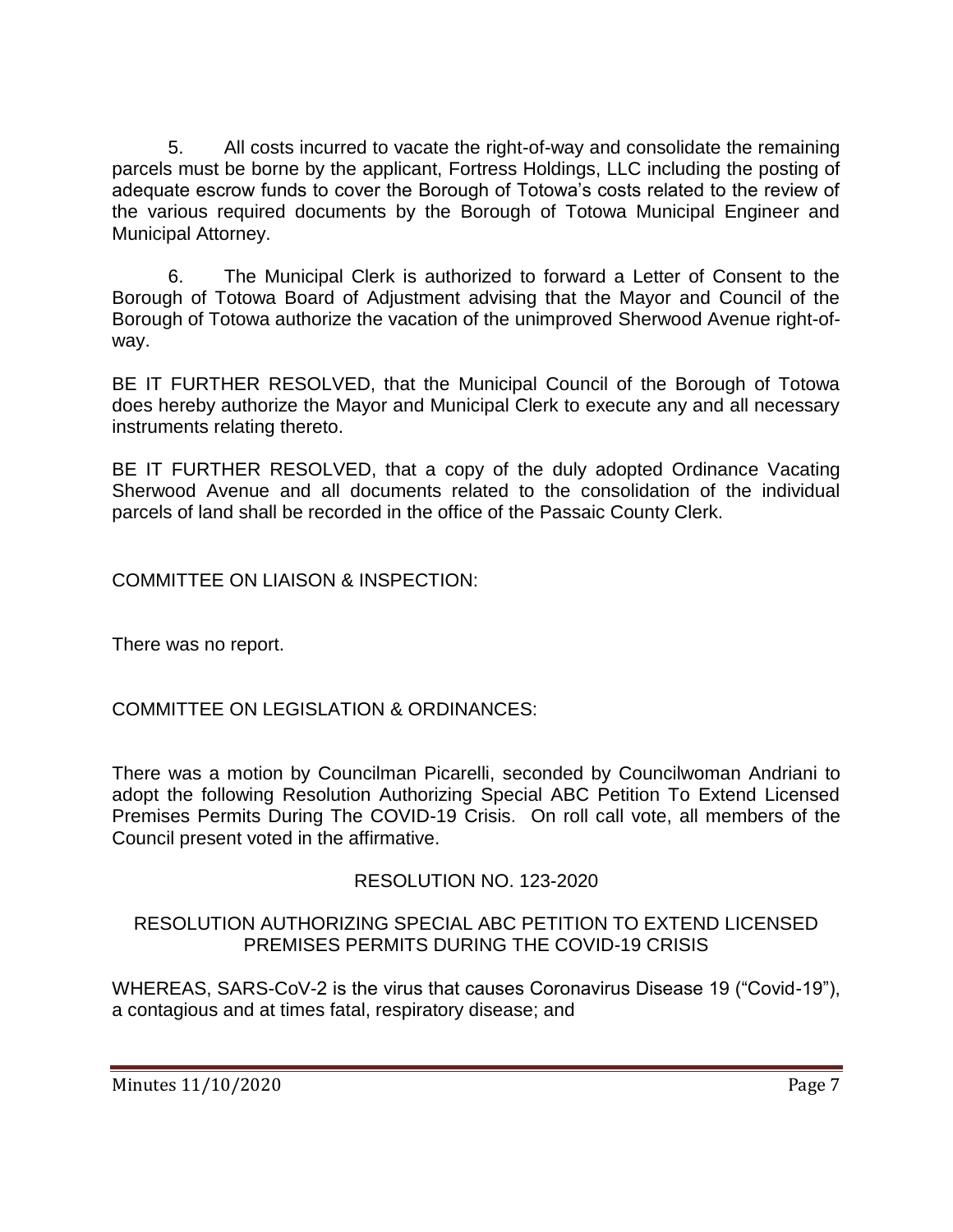WHEREAS, by Executive Order No. 103 dated March 9, 2020, Governor Phil Murphy declared a Public Health Emergency and State of Emergency in the State of New Jersey in response to the Covid-19 outbreak; and

WHEREAS, by Executive Order No. 107 dated March 21, 2020, Governor Murphy further ordered that all residents of the State of New Jersey were to remain at home and closed all non-essential businesses; and

WHEREAS, the Covid-19 Pandemic and the shutting of businesses has had a significant negative impact on the food and beverage establishments in the Borough of Totowa; and

WHEREAS, by Executive Order No. 150 dated June 10, 2020, Governor Murphy authorized restaurants, bars and other food and beverage establishments to provide inperson outdoor service in accordance with CDC and State of New Jersey Department of Health ("DOH") guidelines; and

WHEREAS, on June 3, 2020, the Director of the Division of Alcoholic Beverage Control ("ABC") issued Special Ruling 2020-10 ("SR 2020-10) establishing the temporary permit known as the Covid-19 Expansion of Premises Permit to enable licensees and permittees to expand their licensed premises into outdoor areas, either contiguous or non-contiguous to their permanently licensed premises; and

WHEREAS, the Covid-19 Expansion of Premises Permit was available to the licensees and permittees effective June 15, 2020 through November 30, 2020; and

WHEREAS, the ABC recognizes that licensees continue to face indoor capacity limits and social distancing requirements due to the Covid-19 pandemic and has determined that it is appropriate and reasonable to allow licensees to apply to renew their Covid-19 Expansion of Premises Permits should they wish to continue selling and serving alcoholic beverages in outdoor areas; and

WHEREAS, pursuant to Special Ruling 2020-21 ("SR 2020-21"), the ABC has created a renewal process for those licensees wishing to extend the term of the Covid-19 Expansion of Premises Permit; and

WHEREAS, by way of SR 2020-21, the Covid-19 Permit may be extended to March 31, 2021; and

WHEREAS, the ABC is requiring licensees to use a renewal application process with a nominal fee through the POSSE ABC Online Licensing System; and